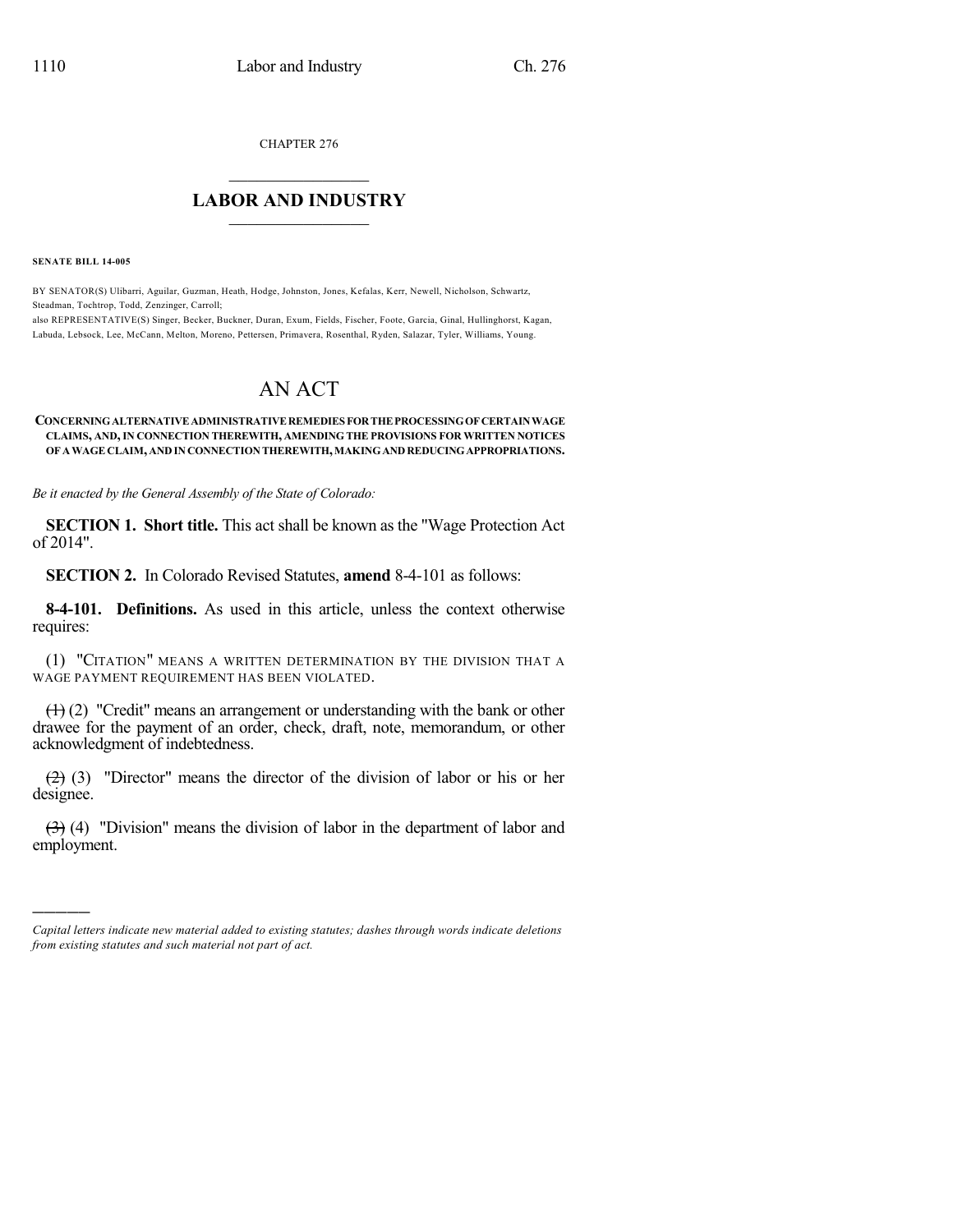### Ch. 276 Labor and Industry 1111

 $(4)(5)$  "Employee" means any person, including a migratory laborer, performing labor or services for the benefit of an employer in which the employer may command when, where, and howmuch labor orservicesshall be performed. Forthe purpose ofthis article, an individual primarily free fromcontrol and direction in the performance of the service, both under his or her contract for the performance of service and in fact, and who is customarily engaged in an independent trade, occupation, profession, or business related to the service performed is not an "employee".

 $(5)$  (6) "Employer" means every person, firm, partnership, association, corporation, migratory field labor contractor or crew leader, receiver, or other officer of court in Colorado, and any agent or officer thereof, of the above mentioned classes, employing any person in Colorado; except that the provisions of this article shall not apply to the state or its agencies or entities, counties, cities and counties, municipal corporations, quasi-municipal corporations, school districts, and irrigation, reservoir, or drainage conservation companies or districts organized and existing under the laws of Colorado.

 $(6)(7)$  "Field labor contractor" means anyone who contracts with an employer to recruit, solicit, hire, or furnish migratory labor for agricultural purposes to do any one or more of the following activities in this state: Hoeing, thinning, topping, sacking, hauling, harvesting, cleaning, cutting, sorting, and other direct manual labor affecting beets, onions, lettuce, potatoes, tomatoes, and other products, fruits, or cropsin which laborisseasonal in thisstate. Such termshall not include a farmer or grower, packinghouseoperator, ginner,orwarehousemanor anyfull-time regular and year-round employee of the farmer or grower, packinghouse operator, ginner, or warehouseman who engages in such activities, nor shall it include any migratory laborer who engages in such activities with regard to such migratory laborer's own children, spouse, parents, siblings, or grandparents.

(8) "FINE" MEANS ANY MONETARY AMOUNT ASSESSED AGAINST AN EMPLOYER AND PAYABLE TO THE DIVISION.

 $(7)$  (9) "Migratory laborer" means any person from within or without the limits of the state of Colorado who offers his or her services to a field labor contractor, whether from within or from without the limits of the state of Colorado, so that said field labor contractor may enter into a contract with any employer to furnish the services of said migratory laborers in seasonal employment.

(10) "NOTICE OF ASSESSMENT" MEANS A WRITTEN NOTICE BY THE DIVISION, BASED ON A CITATION, THAT THE EMPLOYER MUST PAY THE AMOUNT OF WAGES, PENALTIES, OR FINES ASSESSED.

(11) "NOTICE OF COMPLAINT" MEANS THE LETTER SENT BY THE DIVISION AS DESCRIBED IN SECTION  $8-4-111(2)(a)$ .

(12) "PENALTY" MEANS ANY MONETARY AMOUNT ASSESSED AGAINST AN EMPLOYER AND PAYABLE TO AN EMPLOYEE.

(13) "WAGE COMPLAINT" MEANS A COMPLAINT FILED WITH THE DIVISION FROM AN EMPLOYEE FOR UNPAID WAGES ALLEGING THAT AN EMPLOYER HAS VIOLATED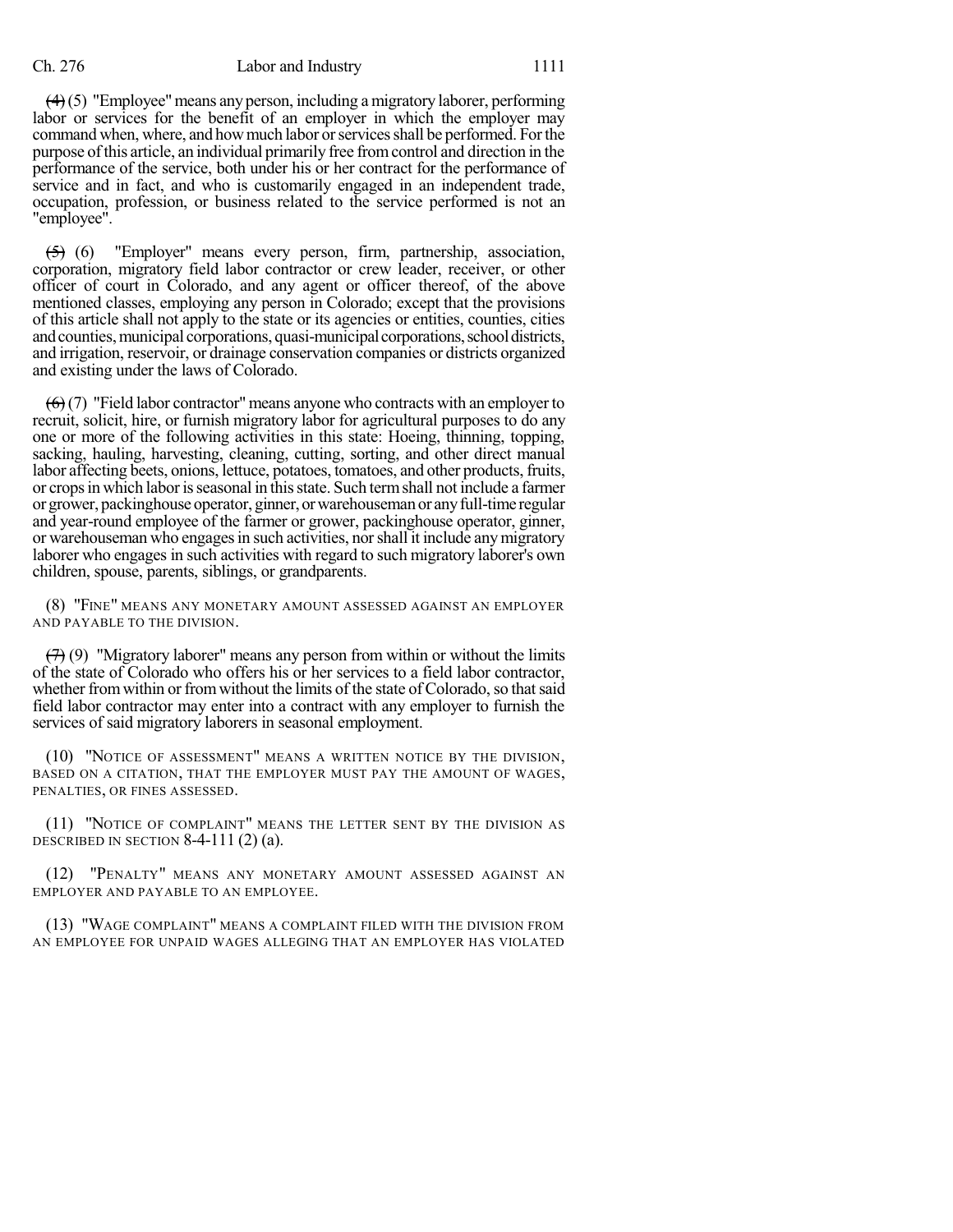SECTION 15 OF ARTICLE XVIII OF THE COLORADO CONSTITUTION, THIS ARTICLE, ARTICLE 6 OF THIS TITLE, OR ANY RULE ADOPTED BY THE DIRECTOR PURSUANT TO THIS ARTICLE OR ARTICLE 6 OF THIS TITLE.

 $(8)(14)$  (a) "Wages" or "compensation" means:

(I) All amounts for labor or service performed by employees, whether the amount is fixed or ascertained by the standard of time, task, piece, commission basis, or other method of calculating the same or whether the labor or service is performed under contract, subcontract, partnership, subpartnership, station plan, or other agreement for the performance of labor or service if the labor or service to be paid for is performed personally by the person demanding payment. No amount is considered to be wages or compensation until such amount is earned, vested, and determinable, at which time such amountshall be payable to the employee pursuant to this article.

(II) Bonuses or commissions earned for labor or services performed in accordance with the terms of any agreement between an employer and employee;

(III) Vacation pay earned in accordance with the terms of any agreement. If an employer provides paid vacation for an employee, the employer shall pay upon separation from employment all vacation pay earned and determinable in accordance with the terms of any agreement between the employer and the employee.

(b) "Wages" or "compensation" does not include severance pay.

(15) "WRITTEN DEMAND" MEANS ANY WRITTEN DEMAND FOR WAGES OR COMPENSATION FROM OR ON BEHALF OF AN EMPLOYEE, INCLUDING A NOTICE OF COMPLAINT, MAILED OR DELIVERED TO THE EMPLOYER'S CORRECT ADDRESS.

**SECTION 3.** In Colorado Revised Statutes, 8-4-103, **add** (4.5) as follows:

**8-4-103. Payment of wages - insufficient funds - pay statement - record retention - tip notification.** (4.5) AN EMPLOYER SHALL RETAIN RECORDS REFLECTING THE INFORMATION CONTAINED IN AN EMPLOYEE'S ITEMIZED PAY STATEMENT AS DESCRIBED IN SUBSECTION (4) OF THIS SECTION FOR A PERIOD OF AT LEAST THREE YEARS AFTER THE WAGES OR COMPENSATION WERE DUE. THE RECORDS SHALL BE AVAILABLE FOR INSPECTION BY THE DIVISION, AND THE EMPLOYER SHALL PROVIDE COPIES OF THE RECORDS UPON REQUEST BY THE DIVISION OR THE EMPLOYEE. THE DIRECTOR MAY IMPOSE A FINE OF UP TO TWO HUNDRED FIFTY DOLLARS PER EMPLOYEE PER MONTH ON AN EMPLOYER WHO VIOLATES THIS SUBSECTION (4.5) UP TO A MAXIMUM FINE OF SEVEN THOUSAND FIVE HUNDRED DOLLARS.

**SECTION 4.** In Colorado Revised Statutes, 8-4-109, **amend** (3); and **add** (1)(c) as follows:

**8-4-109. Termination of employment - payments required - civil penalties payments to surviving spouse or heir.** (1) (c) IF AN EMPLOYER HAS MADE THE EMPLOYEE'S WAGES OR COMPENSATION AVAILABLE AT THE WORK SITE OR AT THE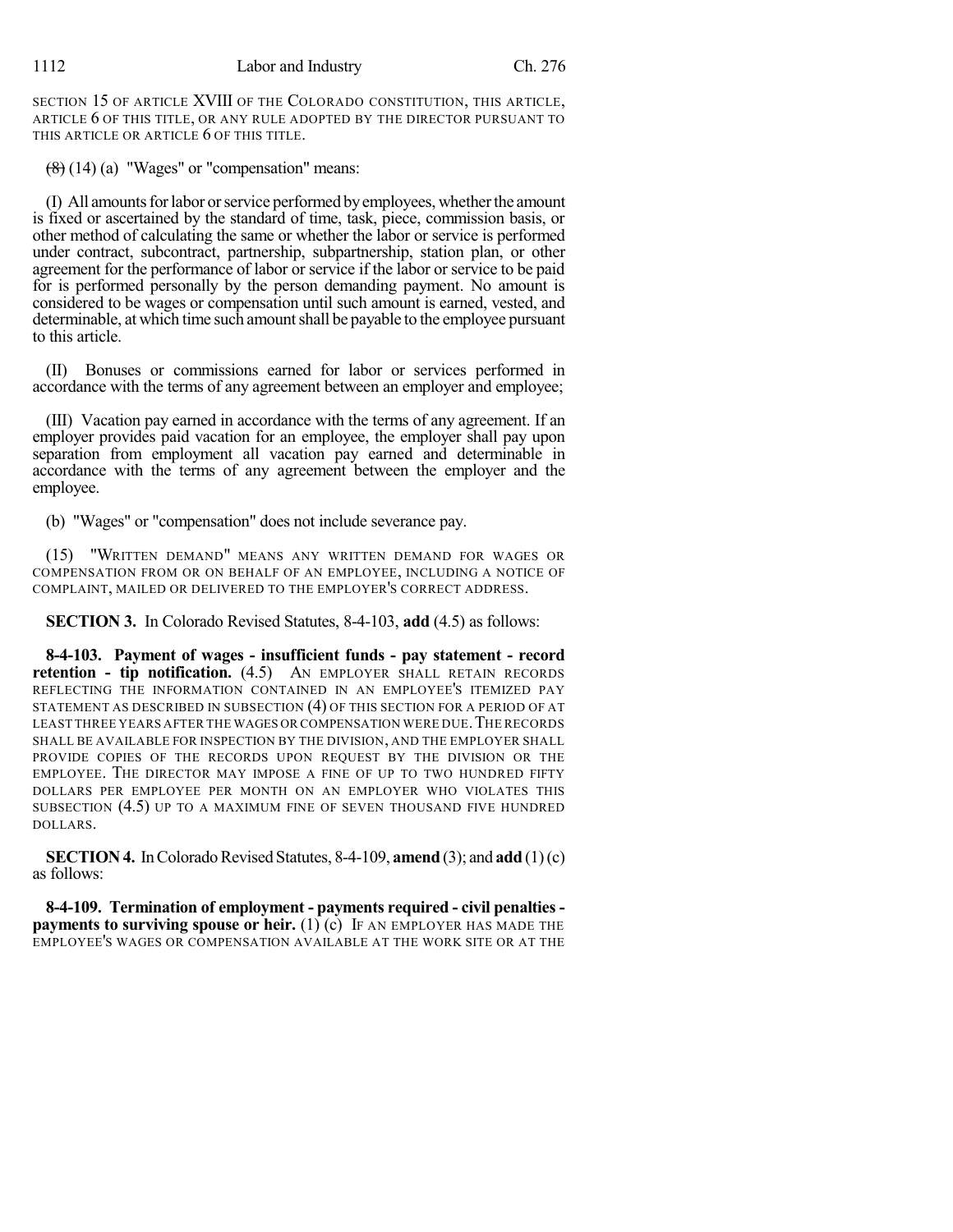EMPLOYER'S LOCAL OFFICE UNDER PARAGRAPH (a) OR (b) OF THIS SUBSECTION (1), AND THE EMPLOYEE HAS NOT RECEIVED THE WAGES OR COMPENSATION WITHIN SIXTY DAYS AFTER THE WAGES OR COMPENSATION WERE DUE,THE EMPLOYER SHALL MAIL THE EMPLOYEE'S CHECK FOR WAGES OR COMPENSATION DUE TO THE EMPLOYEE'S LAST-KNOWN MAILING ADDRESS.

(3) (a) If an employer refuses to pay wages or compensation in accordance with subsection (1) of this section, the employee,  $\sigma$ r his or her designated agent, shall make OR THE DIVISION MAY SEND a written demand for the payment. within sixty days after the date of separation and shall state in the demand where such payment can be received.

(a.5) If the employer disputes the amount of wages or compensation claimed by an employee under this article and if, within fourteen days after the employee's WRITTEN demand IS SENT, the employer makes a legal tender of the amount that the employer in good faith believes is due, the employer shall not be liable for any penalty unless, in a legal action PROCEEDING, INCLUDING A CIVIL ACTION OR AN ADMINISTRATIVE PROCEDURE UNDER SECTIONS 8-4-111 AND 8-4-111.5, the employee recovers a greater sum than the amount so tendered.

(b) If an employee's earned, vested, and determinable wages or compensation are not mailed to the place of receipt specified in a demand for payment and postmarked within fourteen days after the receipt of such demand IS NOT PAID WITHIN FOURTEEN DAYS AFTER THE WRITTEN DEMAND IS SENT IN THE MANNER SET FORTH IN PARAGRAPH (d) OF THIS SUBSECTION (3), the employer shall be liable to the employee for the wages or compensation, and a penalty of the sumof the following amounts of wages or compensation due or, if greater, the employee's average daily earnings for each day, not to exceed ten days, until such payment or other settlement satisfactory to the employee is made:

(I) One hundred twenty-five percent of that amount of such wages or compensation up to and including seven thousand five hundred dollars; and

(II) Fifty percent of that amount of such wages or compensation that exceed seven thousand five hundred dollars.

(c) If the employee can show that the employer's failure to pay is willful, the penalty required under paragraph (b) of this subsection (3) shall increase by fifty percent. Evidence that a judgment has, within the previous five years, been entered against the employer for failure to pay wages or compensation shall be IS admissible as evidence of willful conduct.

(d) (I) The daily earnings penalty shall not begin to accrue until the employer receives the written demand set forth in paragraph (a) of this subsection  $(3)$ . The EMPLOYER SHALL SEND OR DELIVER PAYMENT, BY CHECK, DRAFT, OR VOUCHER IN THE EMPLOYEE'S NAME, TO THE EMPLOYEE AT THE ADDRESS CONTAINED IN THE WRITTEN DEMAND;OR MAKE THE PAYMENT BY DIRECT DEPOSIT AUTHORIZED UNDER SECTION  $8-4-102(2)$  IF THE EMPLOYEE HAS NOT REVOKED THE AUTHORIZATION. THE EMPLOYER MAY, BUT IS NOT REQUIRED TO, MAKE THE PAYMENT BY DIRECT DEPOSIT TO AN ACCOUNT SPECIFIED BY THE EMPLOYEE IN THE DEMAND, EVEN IF THE EMPLOYEE HAS NOT PREVIOUSLY AUTHORIZED DIRECT DEPOSIT OF THE EMPLOYEE'S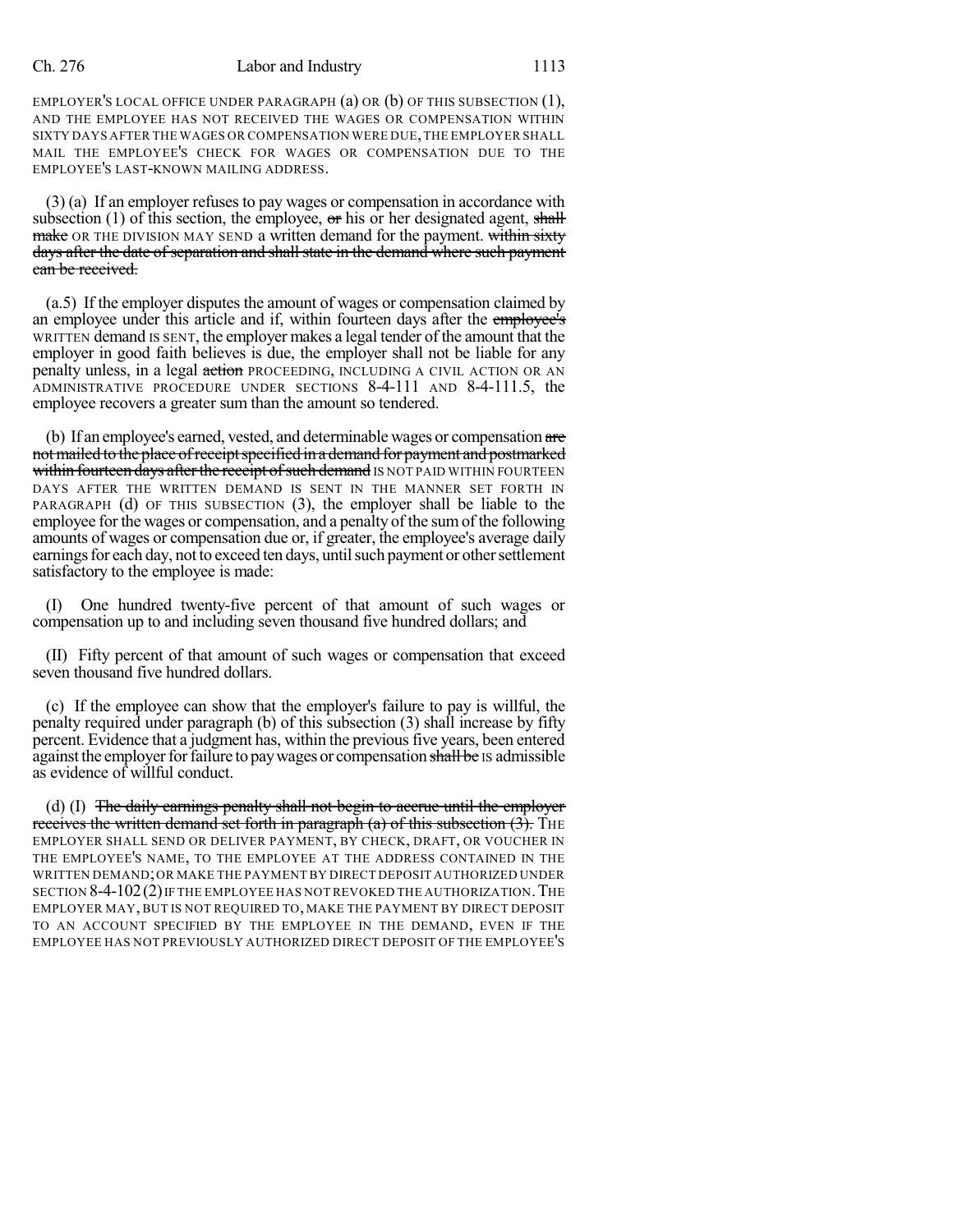COMPENSATION, OR MAKE THE PAYMENT BY ANOTHER METHOD REQUESTED BY THE EMPLOYEE IN THE DEMAND, IF APPLICABLE. IF THE EMPLOYEE HAS NOT PREVIOUSLY AUTHORIZED DIRECT DEPOSIT OF COMPENSATION AND THE DEMAND DOES NOT STATE AN ADDRESS TO WHICH THE PAYMENT SHOULD BE MAILED, THE EMPLOYER SHALL MAKE THE PAYMENT AS FOLLOWS:

(A) TO THE EMPLOYEE'S LAST-KNOWN ADDRESS ACCORDING TO THE RECORDS OF THE EMPLOYER; OR

(B) IF APPLICABLE AND IF THE EMPLOYER SO ELECTS, AS OTHERWISE REQUESTED BY THE EMPLOYEE IN THE DEMAND.

(II) The employee or his or her designated agent may commence a civil action to recover the penalty set forth in this subsection (3). Any employee or his or her designated agent who has not made a written demand for the payment within sixty days after the date of separation or who has otherwise not been available to receive payment shall not be entitled to any such penalty under this subsection (3). A payment under this subsection (3) shall be made in the form of a check draft or voucher in the name of the employee. FOR AN ACTION FILED IN A SMALL CLAIMS COURT, ESTABLISHED PURSUANT TO PART 4 OF ARTICLE 6 OF TITLE 13,C.R.S., IF THE EMPLOYER HAS NOT RECEIVED A WRITTEN DEMAND AT LEAST FOURTEEN DAYS BEFORE THE EMPLOYER IS SERVED WITH THE COMPLAINT OR OTHER DOCUMENT COMMENCING THE ACTION, SERVICE OF THE COMPLAINT OR OTHER DOCUMENT SERVES AS THE WRITTEN DEMAND UNDER THIS SUBSECTION (3). IF AN EMPLOYER MAKES A LEGAL TENDER OF THE FULL AMOUNT CLAIMED IN THE ACTION WITHIN FOURTEEN DAYS AFTER SERVICE OF THE COMPLAINT OR OTHER DOCUMENT COMMENCING THE ACTION, THE EMPLOYEE SHALL DISMISS THE ACTION.

**SECTION 5.** In Colorado Revised Statutes, **amend** 8-4-111 as follows:

**8-4-111. Enforcement - duty of director - duties of district attorneys or city attorneys.**  $(1)(a)$  It is the duty of the director to inquire diligently for any violation of this article, and to institute the actionsfor penalties OR FINES provided for in this article in such cases as he or she may deem proper, and to enforce generally the provisions of this article. FOR WAGES AND COMPENSATION EARNED ON AND AFTER JANUARY 1,2015, THE DIRECTOR MAY ESTABLISH AN ADMINISTRATIVE PROCEDURE TO RECEIVE COMPLAINTS AND ADJUDICATE CLAIMS FOR NONPAYMENT OFWAGES OR COMPENSATION OF SEVEN THOUSAND FIVE HUNDRED DOLLARS OR LESS. THE PROCEDURES MAY INCLUDE CLAIMS OF EMPLOYEES WHERE NO INTERRUPTION OFTHE EMPLOYER-EMPLOYEE RELATIONSHIP HAS OCCURRED.THE PENALTIES ESTABLISHED BY SECTION 8-4-109 (3) APPLY TO ACTIONS INSTITUTED BY THE DIRECTOR UNDER THIS ARTICLE WHEN NO INTERRUPTION OF THE EMPLOYER-EMPLOYEE RELATIONSHIP HAS OCCURRED.

(b) THE DIRECTOR SHALL PROMULGATE RULES PROVIDING FOR NOTICE TO EMPLOYEES OFAN EMPLOYEE'SRIGHTS UNDER THIS SECTION AND SECTION 8-4-111.5, OF THE LIMITATIONS ON THE AMOUNT OF WAGES, COMPENSATION, AND PENALTIES AVAILABLE UNDER THE ADMINISTRATIVE REMEDY, AND OF THE EMPLOYEE'S OPTION TO BRING A CLAIM FOR WAGES AND COMPENSATION IN COURT WITHOUT PURSUING THE ADMINISTRATIVE REMEDY UNLESS THE EMPLOYEE HAS ACCEPTED PAYMENT PURSUANT TO PARAGRAPH (e) OF SUBSECTION (2) OF THIS SECTION.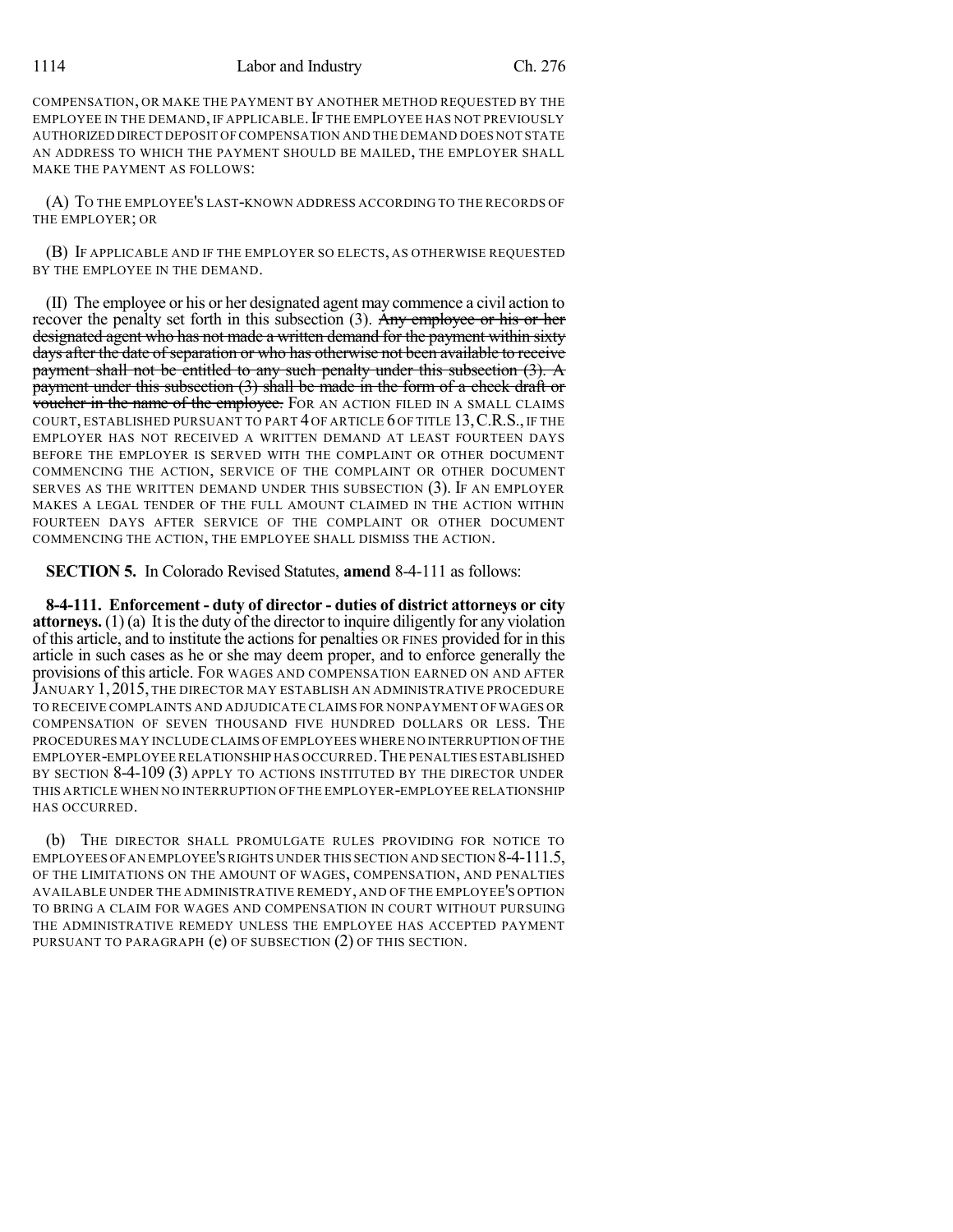#### Ch. 276 Labor and Industry 1115

(2) (a) (I) IF ONE OR MORE EMPLOYEES FILES A WAGE COMPLAINT WITH THE DIVISION CLAIMING UNPAID WAGES OR COMPENSATION OF SEVEN THOUSAND FIVE HUNDRED DOLLARS OR LESS PER EMPLOYEE, EXCLUSIVE OF PENALTIES AND FINES, THE DIVISION SHALL INVESTIGATE THE WAGE COMPLAINT. THE DIVISION SHALL INITIATE THE ADMINISTRATIVE PROCEDURE BY SENDING A NOTICE OF COMPLAINT TO THE EMPLOYER BY MAIL OR ELECTRONIC MEANS IN ACCORDANCE WITH RULES AS THE DIRECTOR MAY PROMULGATE WHEN THE COMPLAINT STATES A CLAIM FOR RELIEF. THE NOTICE OF THE COMPLAINT MUST INCLUDE:

(A) THE NAME OF THE COMPLAINANT;

(B) THE NATURE OF THE COMPLAINT; AND

(C) THE AMOUNT FOR WHICH THE EMPLOYER MAY BE LIABLE, INCLUDING ANY POTENTIAL FINES OR PENALTIES.

(II) AN EMPLOYER MUST RESPOND WITHIN FOURTEEN DAYS AFTER THE COMPLAINT IS SENT.

(III) THE DIVISION SHALL ISSUE A DETERMINATION WITHIN NINETY DAYS AFTER THE NOTICE OF COMPLAINT IS SENT UNLESS THE DIVISION EXTENDS THE TIME PERIOD BY PROVIDING ADVANCE WRITTEN NOTICE TO THE EMPLOYEE AND EMPLOYER STATING GOOD CAUSE FOR THE EXTENSION OF TIME.

(b) IF THE DIVISION DOES NOT FIND A VIOLATION BASED ON THE WAGE COMPLAINT AND ANY RESPONSE, INCLUDING THE FAILURE BY THE EMPLOYEE TO PURSUE THE WAGE COMPLAINT, THE DIVISION SHALL ISSUE A NOTICE OF THE DISMISSAL OF THE COMPLAINT AND SEND THE NOTICE TO ALL INTERESTED PARTIES. THE NOTICE MUST SET FORTH THE EMPLOYEE'S RIGHT TO ANY OTHER RELIEF AVAILABLE UNDER THIS SECTION OR SECTION 8-4-111.5.

(c) IF THE DIVISION DETERMINES THAT AN EMPLOYER HAS VIOLATED THIS ARTICLE FOR NONPAYMENT OF WAGES OR COMPENSATION, THE DIVISION SHALL ISSUE A CITATION AND NOTICE OF ASSESSMENT FOR THE AMOUNT DETERMINED THAT IS OWED, WHICH AMOUNT MUST INCLUDE ALL WAGES AND COMPENSATION OWED, PENALTIES PURSUANT TO SECTION 8-4-109, AND ANY FINES PURSUANT TO SECTION 8-4-113.

(d) TO ENCOURAGE COMPLIANCE BY THE EMPLOYER, IF THE EMPLOYER PAYS THE EMPLOYEE ALL WAGES AND COMPENSATION OWED WITHIN FOURTEEN DAYS AFTER THE CITATION AND NOTICE OF ASSESSMENT IS SENT TO THE EMPLOYER, THE DIVISION MAY WAIVE OR REDUCE ANY FINES IMPOSED PURSUANT TO SECTION  $8-4-113(1)$  and REDUCE BY UP TO FIFTY PERCENT PENALTIES IMPOSED PURSUANT TO SECTION 8-4-109.

(e) UPON PAYMENT BY AN EMPLOYER, AND ACCEPTANCE BY AN EMPLOYEE, OF ALL WAGES, COMPENSATION, AND PENALTIES ASSESSED BY THE DIVISION IN A CITATION AND NOTICE OF ASSESSMENT ISSUED TO THE EMPLOYER, THE PAYMENT SHALL CONSTITUTE A FULL AND COMPLETE SATISFACTION BY THE EMPLOYER AND BAR THE EMPLOYEE FROM INITIATING OR PURSUING ANY CIVIL ACTION OR OTHER ADMINISTRATIVE PROCEEDING BASED ON THE WAGE COMPLAINT ADDRESSED BY THE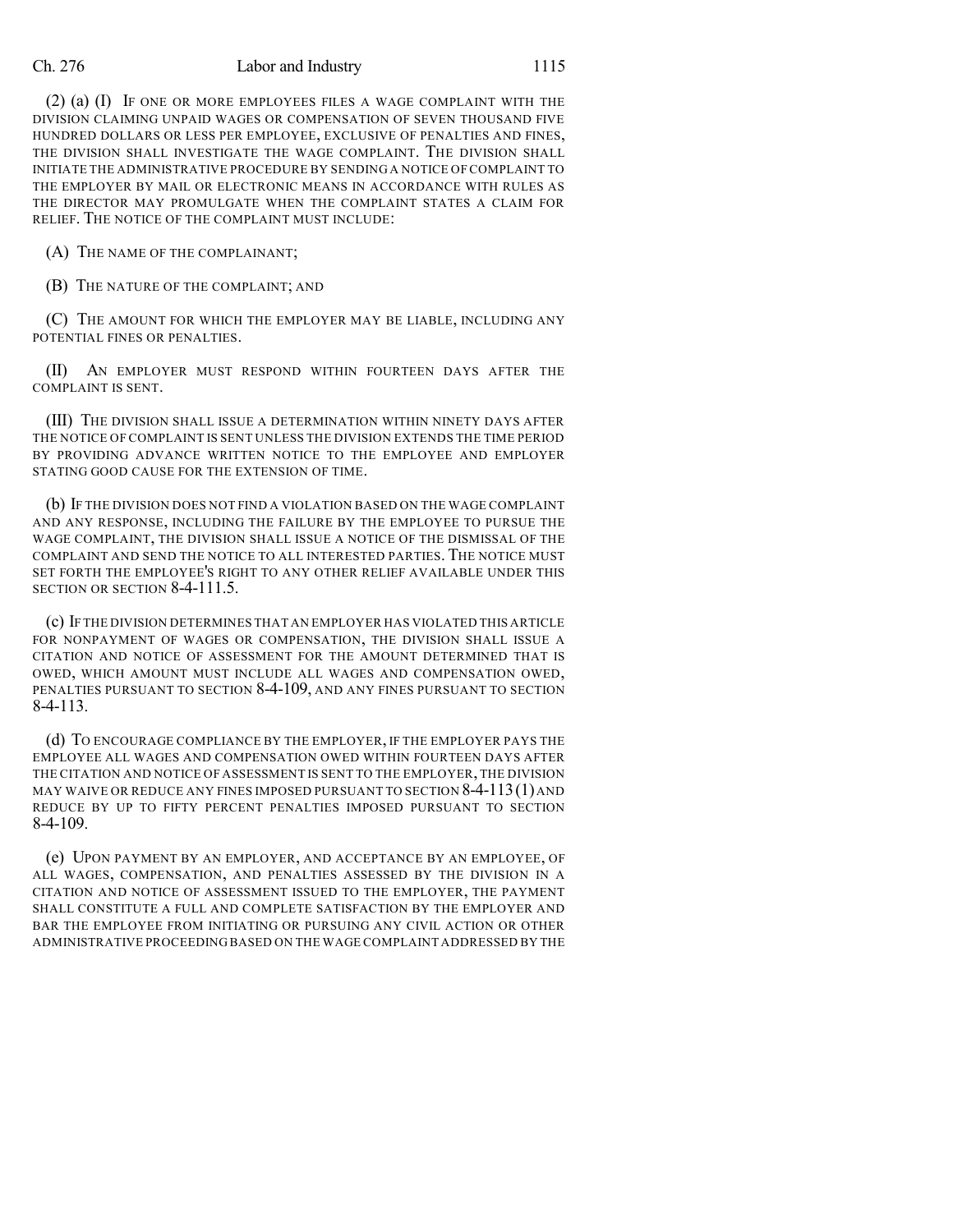CITATION AND NOTICE OF ASSESSMENT.

(3) AN EMPLOYEE WHO HAS FILED A WAGE COMPLAINT WITH THE DIVISION PURSUANT TO SUBSECTION (2) OF THIS SECTION MAY ELECT TO TERMINATE THE DIVISION'S ADMINISTRATIVE PROCEDURE WITHIN THIRTY-FIVE DAYS AFTER THE ISSUANCE OF THE DETERMINATION OF COMPLIANCE OR CITATION AND NOTICE OF ASSESSMENT BY PROVIDING A NOTICE TO THE DIVISION. AN EMPLOYEE WHO TERMINATES THE DIVISION'S ADMINISTRATIVE PROCEDURE PRESERVES ANY PRIVATE RIGHT OF ACTION THE EMPLOYEE MAY HAVE. UPON RECEIPT OF THE NOTICE, THE DIVISION SHALL IMMEDIATELY DISCONTINUE ITS ACTION AGAINST THE EMPLOYER AND REVOKE ANY CITATION AND NOTICE OF ASSESSMENT SENT.

(4) EXCEPT FOR AN APPEAL PURSUANT TO SECTION 8-4-111.5 (5) OR AS STATED IN A CITATION,NOTICE OFASSESSMENT,OR ORDER FILED WITH THE COURT PURSUANT TO SECTION 8-4-113(2), ANY DETERMINATION MADE BY THE DIVISION PURSUANT TO THIS ARTICLE, OR ANY OFFER OF PAYMENT BY THE EMPLOYER OF THE WAGES MADE DURING OR IN CONJUNCTION WITH A PROCEEDING OF THE DIVISION, IS NOT ADMISSIBLE IN ANY COURT ACTION.

(5) THE DIVISION'S NOTICE TO THE EMPLOYER OF A COMPLAINT FILED PURSUANT TO SUBSECTION (2) OF THIS SECTION SATISFIES THE REQUIREMENT OF A WRITTEN DEMAND AS DESCRIBED IN SECTION 8-4-109 (3) (a).

(6) NOTHING IN THIS SECTION SHALL BE CONSTRUED TO LIMIT THE RIGHT OF THE DIVISION TO PURSUE ANY ACTION AVAILABLE WITH RESPECT TO AN EMPLOYEE THAT IS IDENTIFIED AS A RESULT OF A WAGE COMPLAINT OR WITH RESPECT TO AN EMPLOYER IN THE ABSENCE OF A WAGE COMPLAINT.

(7) NOTHING IN THIS SECTION SHALL BE CONSTRUED TO LIMIT THE RIGHT OF THE EMPLOYEE TO PURSUE ANY CIVIL ACTION OR ADMINISTRATIVE PROCEEDING FOR ANY CLAIMS OTHER THAN THOSE CONSIDERED BY THE DIVISION IN THE EMPLOYEE'S WAGE COMPLAINT. THE CLAIMS CONSIDERED BY THE DIVISION IN THE EMPLOYEE'S WAGE COMPLAINT ARE SUBJECT TO THE LIMITATIONS SET FORTH IN PARAGRAPH (e) OF SUBSECTION (2) OF THIS SECTION AND SUBSECTION (3) OF THIS SECTION.

 $(2)$  (8) Nothing in this article shall be construed to limit the authority of the district attorney of any county or city and county or the city attorney of any city to prosecute actions for such violations of this article as may come to his or her knowledge, or to enforce the provisions of this article independently and without specific direction of the director, or to limit the right of any wage claimant to sue directly or through an assignee for any wages or penalty due him or her under the provisions of this article.

**SECTION 6.** In Colorado Revised Statutes, **add** 8-4-111.5 as follows:

**8-4-111.5. Hearing officer review and appeals of administrative actions.** (1) PURSUANT TO POLICIES ESTABLISHED BY THE DIRECTOR BY RULE, ANY INTERESTED PARTY WHO IS DISSATISFIED WITH THE DIVISION'S DECISION ON A WAGE COMPLAINT FILED PURSUANT TO SECTION 8-4-111 (2) MAY FILE A REQUEST FOR A HEARING WITHIN THIRTY-FIVE DAYS AFTER THE DIVISION'S DECISION IS SENT. IF NO REQUEST IS FILED WITHIN THE THIRTY-FIVE-DAY PERIOD, THE DIVISION'S DECISION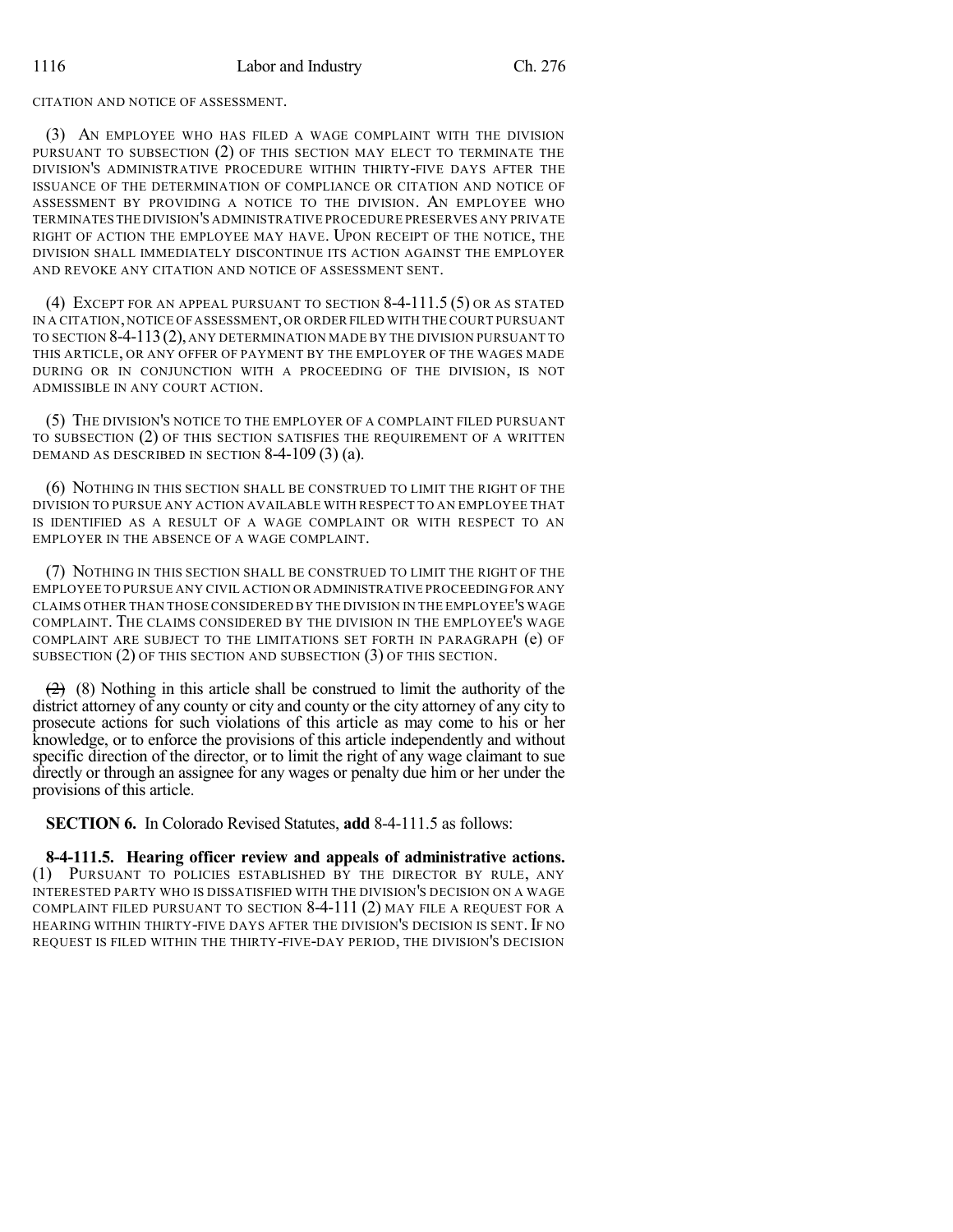IS FINAL.

 $(2)(a)$  If a request is filed pursuant to subsection  $(1)$  of this section, the DIRECTOR SHALL DESIGNATE A HEARING OFFICER. THE HEARING OFFICER SHALL HAVE THE POWER AND AUTHORITY TO CALL, PRESIDE AT, AND CONDUCT HEARINGS. IN THE DISCHARGE OF THE DUTIES IMPOSED BY THIS ARTICLE, THE HEARING OFFICER HAS THE POWER TO ADMINISTER OATHS AND AFFIRMATIONS, TAKE DEPOSITIONS, CERTIFY TO OFFICIAL ACTS, PERMIT PARTIES TO PARTICIPATE BY TELEPHONE, AND ISSUE SUBPOENAS TO COMPEL THE ATTENDANCE OF WITNESSES AND THE PRODUCTION OF BOOKS, PAPERS, CORRESPONDENCE, MEMORANDA, AND OTHER RECORDS DEEMED NECESSARY AS EVIDENCE IN CONNECTION WITH A DISPUTED CLAIM PURSUANT TO THIS ARTICLE.

(b) (I) IN CASE OF A FAILURE TO OBEY A SUBPOENA ISSUED TO ANY PERSON BY THE HEARING OFFICER, UPON APPLICATION BY THE DIVISION OR ITS DULY AUTHORIZED REPRESENTATIVE, ANY COURT OF THIS STATE HAS JURISDICTION TO ISSUE TO THE PERSON AN ORDER REQUIRING HIM OR HER TO APPEAR BEFORE THE HEARING OFFICER TO PRODUCE EVIDENCE OR GIVE TESTIMONY TOUCHING THE MATTER UNDER INVESTIGATION OR IN QUESTION. THE COURT MAY ISSUE AN ORDER OF CONTEMPT TO A PERSON WHO FAILS TO OBEY THE ORDER.

(II) IT IS A MISDEMEANOR FOR A PERSON WHO, WITHOUT JUST CAUSE, FAILS OR REFUSES TO ATTEND AND TESTIFY OR TO ANSWER ANY LAWFUL INQUIRY OR TO PRODUCE BOOKS, PAPERS, CORRESPONDENCE, MEMORANDA, AND OTHER RECORDS IN OBEDIENCE TO A SUBPOENA OF THE HEARING OFFICER, AND, UPON CONVICTION THEREOF, THE PERSON SHALL BE PUNISHED BY A FINE OF NOT MORE THAN TWO HUNDRED DOLLARS,OR BY IMPRISONMENT IN THE COUNTY JAIL FOR NOT MORE THAN SIXTY DAYS, OR BY BOTH SUCH FINE AND IMPRISONMENT. EACH DAY THE FAILURE OR REFUSAL CONTINUES IS A SEPARATE OFFENSE.

(c) APERSON MAY NOT BE EXCUSED FROM ATTENDING AND TESTIFYING OR FROM PRODUCING BOOKS,PAPERS,CORRESPONDENCE,MEMORANDA,AND OTHER RECORDS BEFORE A HEARING OFFICER OR IN OBEDIENCE TO THE SUBPOENA OF THE HEARING OFFICER ON THE GROUND THAT THE TESTIMONY OR EVIDENCE, DOCUMENTARY OR OTHERWISE, REQUIRED OF HIM OR HER MAY TEND TO INCRIMINATE THE PERSON OR SUBJECT THE PERSON TO A PENALTY OR FORFEITURE. BUT A PERSON SHALL NOT BE PROSECUTED OR SUBJECTED TO ANY PENALTY OR FORFEITURE FOR OR ON ACCOUNT OF ANY TRANSACTION, MATTER, OR THING CONCERNING WHICH HE OR SHE IS COMPELLED, AFTER HAVING CLAIMED HIS OR HER PRIVILEGE AGAINST SELF-INCRIMINATION, TO TESTIFY OR PRODUCE EVIDENCE, DOCUMENTARY OR OTHERWISE; EXCEPT THAT THE INDIVIDUAL TESTIFYING IS NOT EXEMPT FROM PROSECUTION AND PUNISHMENT FOR PERJURY IN THE FIRST DEGREE COMMITTED IN SO TESTIFYING.

(3) (a) THE HEARING OFFICER, AFTER AFFORDING ALL INTERESTED PARTIES A REASONABLE OPPORTUNITY FOR A FAIR HEARING PURSUANT TO THE PROVISIONS OF THIS ARTICLE AND THE ADMINISTRATIVE PROCEDURES OF THE DIVISION,SHALL MAKE A DECISION ON EACH RELEVANT ISSUE RAISED, INCLUDING FINDINGS OF FACT, CONCLUSIONS OF LAW, AND AN ORDER.

(b) EVIDENCE AND REQUIREMENTS OF PROOF IN A HEARING CONDUCTED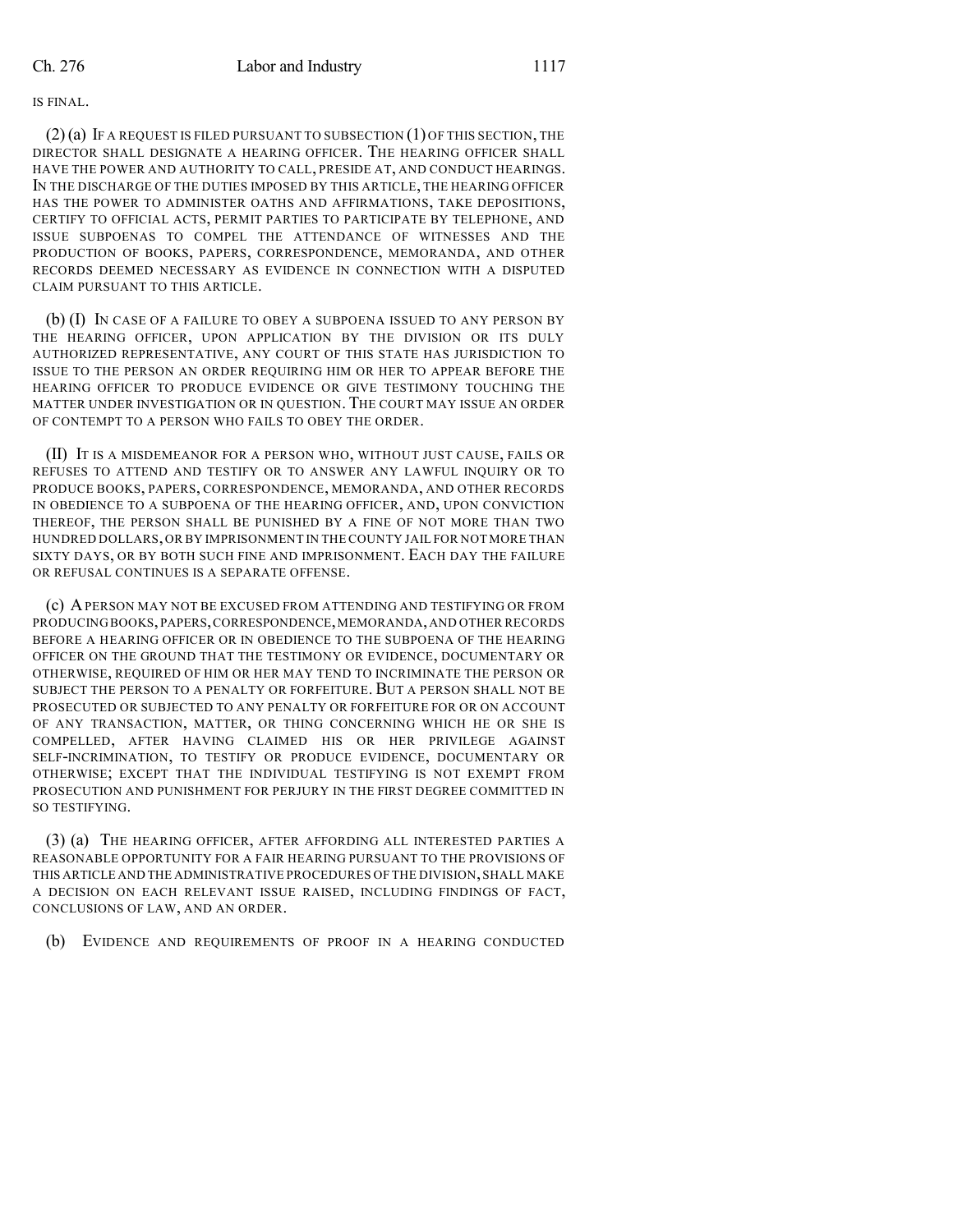PURSUANT TO THIS SECTION MUST CONFORM, TO THE EXTENT PRACTICABLE, WITH THOSE IN CIVIL NONJURY CASES IN THE DISTRICT COURTS OF THIS STATE. HOWEVER, WHEN NECESSARY TO DO SO IN ORDER TO ASCERTAIN FACTS AFFECTING THE SUBSTANTIAL RIGHTS OF THE PARTIES TO THE PROCEEDING, THE PERSON CONDUCTING THE HEARING MAY RECEIVE AND CONSIDER EVIDENCE NOT ADMISSIBLE UNDER SUCH RULES IF THE EVIDENCE POSSESSES PROBATIVE VALUE COMMONLY ACCEPTED BY REASONABLE AND PRUDENT PERSONS IN THE CONDUCT OF THEIR AFFAIRS.OBJECTIONS TO EVIDENTIARY OFFERS MAY BE MADE AND MUST BE NOTED IN THE RECORD. THE HEARING OFFICER SHALL GIVE EFFECT TO THE RULES OF PRIVILEGE RECOGNIZED BY LAW. HE OR SHE SHALL EXCLUDE INCOMPETENT AND UNDULY REPETITIOUS EVIDENCE. THE HEARING OFFICER MAY ACCEPT DOCUMENTARY EVIDENCE IN THE FORM OF A COPY OR EXCERPT IF THE ORIGINAL IS NOT READILY AVAILABLE; EXCEPT THAT, UPON REQUEST, THE PARTY SHALL BE GIVEN AN OPPORTUNITY TO COMPARE THE COPY WITH THE ORIGINAL. THE DIVISION MAY UTILIZE ITS EXPERIENCE, TECHNICAL COMPETENCE, AND SPECIALIZED KNOWLEDGE IN THE EVALUATION OF THE EVIDENCE PRESENTED. THE PROVISIONS OF THE "STATE ADMINISTRATIVE PROCEDURE ACT", ARTICLE 4 OF TITLE 24, C.R.S., AND PARTICULARLY SECTION 24-4-105,C.R.S., DO NOT APPLY TO HEARINGS UNDER THIS ARTICLE. HOWEVER, THE RULE-MAKING PROVISIONS OF SECTION 24-4-103, C.R.S., SHALL APPLY TO THIS ARTICLE.

(c) WHEN THE SAME OR SUBSTANTIALLY SIMILAR EVIDENCE IS RELEVANT AND MATERIAL TO THE MATTERS AT ISSUE IN CLAIMS BY MORE THAN ONE INDIVIDUAL OR IN CLAIMS BY A SINGLE INDIVIDUAL WITH RESPECT TO TWO OR MORE CLAIMED VIOLATIONS,IF,IN THE JUDGMENT OF THE HEARING OFFICER,CONSOLIDATION OFONE OR MORE PROCEEDINGS WOULD NOT PREJUDICE ANY INTERESTED PARTY, THE HEARING OFFICER MAY:

(I) CONDUCT HEARINGS AT THE SAME TIME AND PLACE;

(II) CONDUCT JOINT HEARINGS;

(III) MAKE A SINGLE RECORD OF THE PROCEEDINGS; AND

(IV) CONSIDER EVIDENCE INTRODUCED WITH RESPECT TO ONE PROCEEDING AS IF INTRODUCED IN THE OTHERS.

(d) THE DIVISION SHALL KEEP A FULL AND COMPLETE RECORD OF ALL PROCEEDINGS IN CONNECTION WITH THE WAGE COMPLAINT. ALL TESTIMONY AT ANY HEARING UPON A WAGE COMPLAINT MUST BE RECORDED BUT NEED NOT BE TRANSCRIBED UNLESS THE WAGE COMPLAINT IS PRESENTED FOR FURTHER REVIEW. THE DIVISION SHALL PROMPTLY PROVIDE ALL INTERESTED PARTIES WITH COPIES OF THE HEARING OFFICER'S DECISION.

(4) FOR THE CONVENIENCE OR NECESSITY OF THE EMPLOYEE OR THE EMPLOYER, THE DIVISION SHALL PERMIT PARTIES TO PARTICIPATE IN HEARINGS BY TELEPHONE, INCLUDING IN SITUATIONS IN WHICH THE PARTIES WOULD OTHERWISE BE REQUIRED TO TRAVEL TO LOCATIONS OF THE DIVISION FROM OUTSIDE THE GENERAL VICINITY OF SUCH LOCATIONS.

(5) ANY PARTY TO THE ADMINISTRATIVE PROCEEDING MAY APPEAL THE HEARING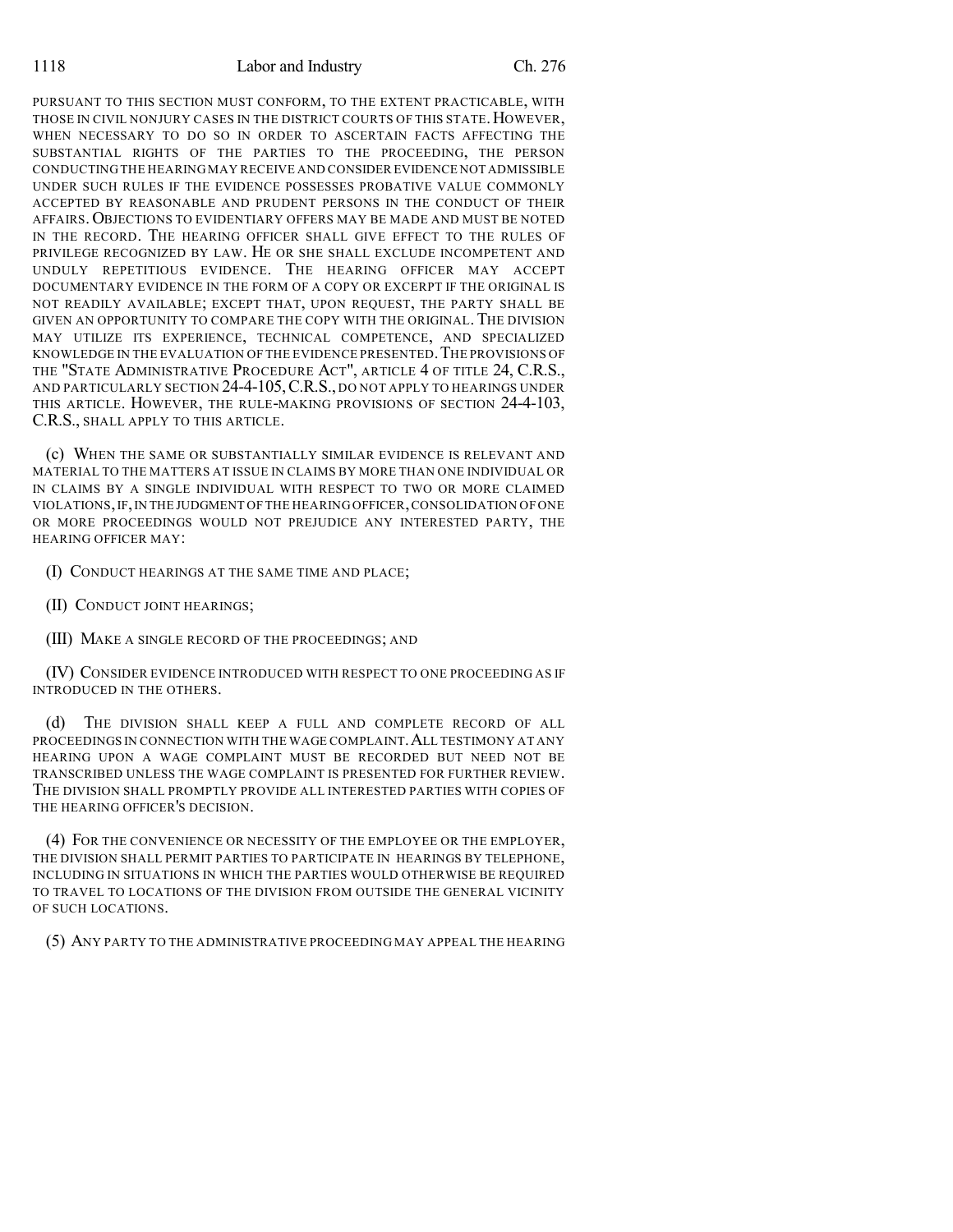#### Ch. 276 Labor and Industry 1119

OFFICER'S DECISION ONLY BY COMMENCING AN ACTION FOR JUDICIAL REVIEW IN THE DISTRICTCOURT OFCOMPETENT JURISDICTION WITHIN THIRTY-FIVE DAYS AFTER THE DATE OF MAILING OF THE DECISION BY THE DIVISION. THE HEARING OFFICER'S DECISION CONSTITUTES A FINAL AGENCY ACTION PURSUANT TO SECTION 24-4-106, C.R.S. JUDICIAL REVIEW IS LIMITED TO APPEAL BRIEFS AND THE RECORD DESIGNATED ON APPEAL.

**SECTION 7.** In Colorado Revised Statutes, **amend** 8-4-113 as follows:

**8-4-113. Fines pursuant to enforcement - wage theft enforcement fund created.** (1) (a) If a case against an employer is enforced pursuant to section 8-4-111, any employer who without good faith legal justification fails to pay the wages of each of his or her employees shall forfeit to the people of the state of Colorado an A FINE IN AN amount determined by the director OR HEARING OFFICER but no more than the sum of fifty dollars per day for each such failure to pay each employee, commencing from the date that such wages first became due and payable. to be recovered by order of the director in a hearing held pursuant to section 24-4-105, C.R.S. For the convenience and necessity of the parties or their representatives, the division is authorized to conduct such hearing by telephone if the employer would otherwise be required to travel to locations of the division of labor from outside the general vicinity of such locations. THE DIVISION MAY COLLECT THE FINE THROUGH ITS CITATION AND NOTICE OF ASSESSMENT ISSUED PURSUANT TO SECTION 8-4-111(2) OR AFTER A HEARING CONDUCTED PURSUANT TO SECTION 8-4-111.5.

(b) THE DIRECTOR OR HEARING OFFICER SHALL IMPOSE A FINE OF TWO HUNDRED FIFTY DOLLARS ON AN EMPLOYER WHO FAILS TO RESPOND TO A NOTICE OF COMPLAINT OR TO ANY OTHER NOTICE FROM THE DIVISION TO WHICH A RESPONSE IS REQUIRED. THE DIRECTOR OR HEARING OFFICER MAY WAIVE OR REDUCE THE FINE ONLY IF HE OR SHE FINDS GOOD CAUSE FOR AN EXTENSION OF THE TIME FOR THE EMPLOYER TO FILE THE RESPONSE.

(2) A certified copy of any final order of the director, imposing a fine or penalty CITATION, NOTICE OF ASSESSMENT, OR ORDER IMPOSING WAGES DUE, FINES, OR PENALTIES pursuant to this article, may be filed with the clerk of the district ANY court having jurisdiction over the parties at any time after the entry of the order. The certified copy shall be recorded by the clerk of the district court in the judgment book of said court and entry thereof made in the judgment docket, and it shall thenceforth have all the effect of a judgment of the district court, and execution may issue thereon out of said court as in other cases. All fines and penalties collected shall be paid to the division and transmitted to the state treasurer for credit to the general fund.

(3) (a) THE DIVISION SHALL TRANSMIT ALL FINES COLLECTED PURSUANT TO THIS SECTION TO THE STATE TREASURER, WHO SHALL CREDIT THE SAME TO THE WAGE THEFT ENFORCEMENT FUND, WHICH FUND IS CREATED AND REFERRED TO IN THIS SECTION AS THE "FUND". THE MONEYS IN THE FUND ARE SUBJECT TO ANNUAL APPROPRIATION BY THE GENERAL ASSEMBLY TO THE DIVISION FOR THE DIRECT AND INDIRECT COSTS ASSOCIATED WITH IMPLEMENTING THIS ARTICLE.

(b) THE STATE TREASURER MAY INVEST ANY MONEYS IN THE FUND NOT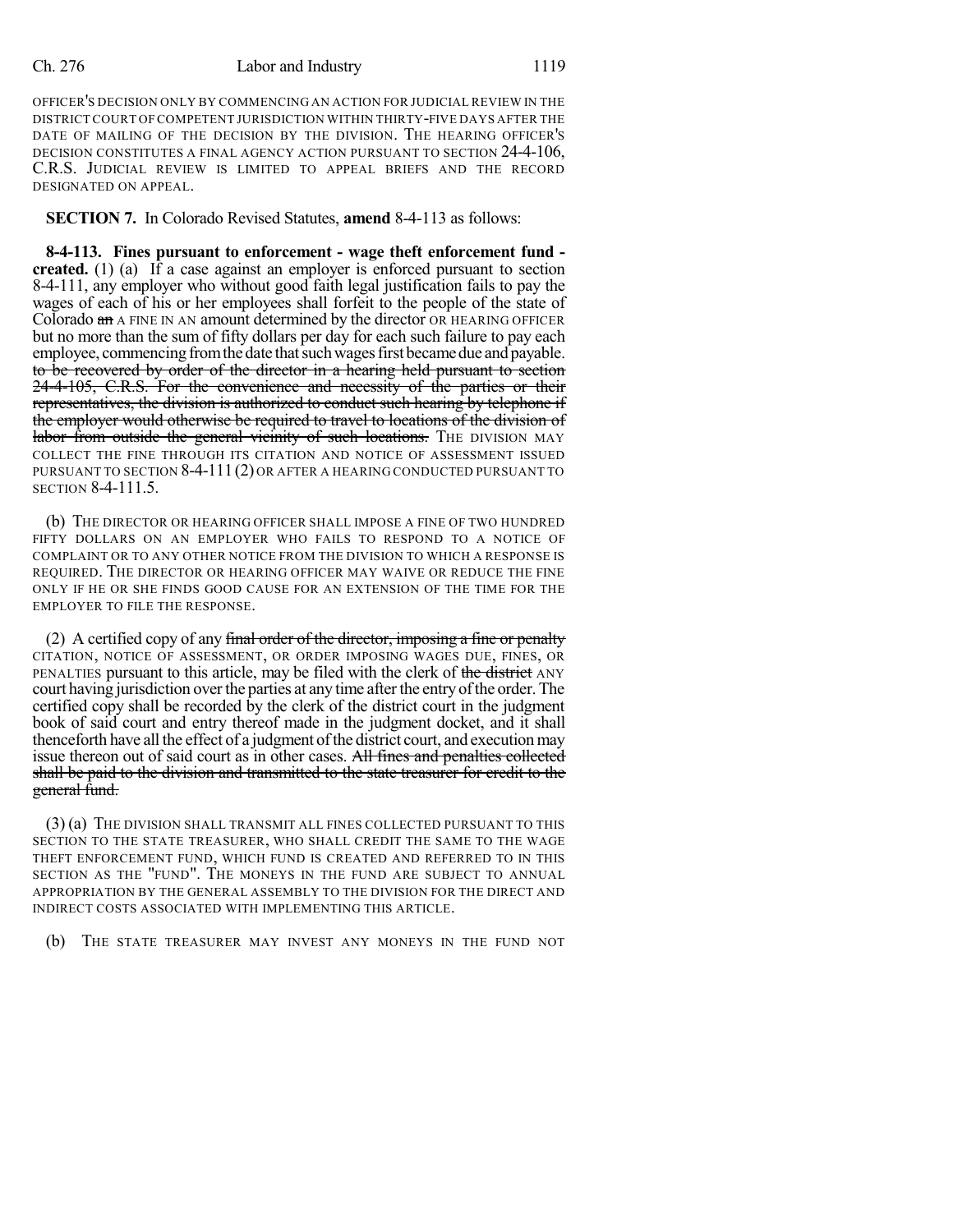EXPENDED FOR THE PURPOSE OF THIS ARTICLE AS PROVIDED BY LAW. THE STATE TREASURER SHALL CREDIT ALL INTEREST AND INCOME DERIVED FROM THE INVESTMENT AND DEPOSIT OF MONEYS IN THE FUND TO THE FUND.ANY UNEXPENDED AND UNENCUMBERED MONEYS REMAINING IN THE FUND AT THE END OF A FISCAL YEAR REMAIN IN THE FUND AND MUST NOT BE CREDITED OR TRANSFERRED TO THE GENERAL FUND OR ANOTHER FUND.

**SECTION 8.** In Colorado Revised Statutes, **amend** 8-6-118 as follows:

**8-6-118. Recovery of balance of minimum wage.** An employee receiving less than the legal minimum wage applicable to such employee is entitled to recover in a civil action the unpaid balance of the full amount of such minimum wage, together with costs of suit REASONABLE ATTORNEY FEES AND COURT COSTS, notwithstanding any agreement to work for a lesser wage.

**SECTION 9. Appropriation - adjustments to 2014 long bill.** (1) For the implementation of this act, the general fund appropriation made in the annual general appropriation act to the controlled maintenance trust fund created in section 24-75-302.5 (2) (a), Colorado Revised Statutes, for the fiscal year beginning July 1, 2014, is decreased by \$320,903.

(2) In addition to any other appropriation, there is hereby appropriated, to the department of labor and employment, for the fiscal year beginning July 1, 2014, the sum of \$333,403, or so much thereof as may be necessary, for allocation to the division of labor for the implementation of this act. Of said sum, \$320,903 is from the general fund, and \$12,500 is from the wage theft enforcement fund created in section 8-4-113 (3) (a), Colorado Revised Statutes.

(3) In addition to any other appropriation, there is hereby appropriated to the governor - lieutenant governor - state planning and budgeting, for the fiscal year beginning July 1, 2014, the sum of \$16,480, or so much thereof as may be necessary, for allocation to the office of information technology, for the provision of computer center services for the department of labor and employment related to the implementation of this act. Said sum is from reappropriated funds received from the department of labor and employment out of the appropriation made in subsection (2) of this section.

(4) In addition to any other appropriation, there is hereby appropriated to the department of law, for the fiscal year beginning July 1, 2014, the sum of \$23,225, or so much thereof as may be necessary, for the provision of legal services for the department of labor and employment related to the implementation of this act. Said sum is from reappropriated funds received from the department of labor and employment out of the appropriation made in subsection (2) of this section.

**SECTION 10. Effective date.** (1) Sections 1, 5, 6, 9, 10, and 11 of this act take effect upon passage.

(2) The remaining sections of this act take effect January 1, 2015.